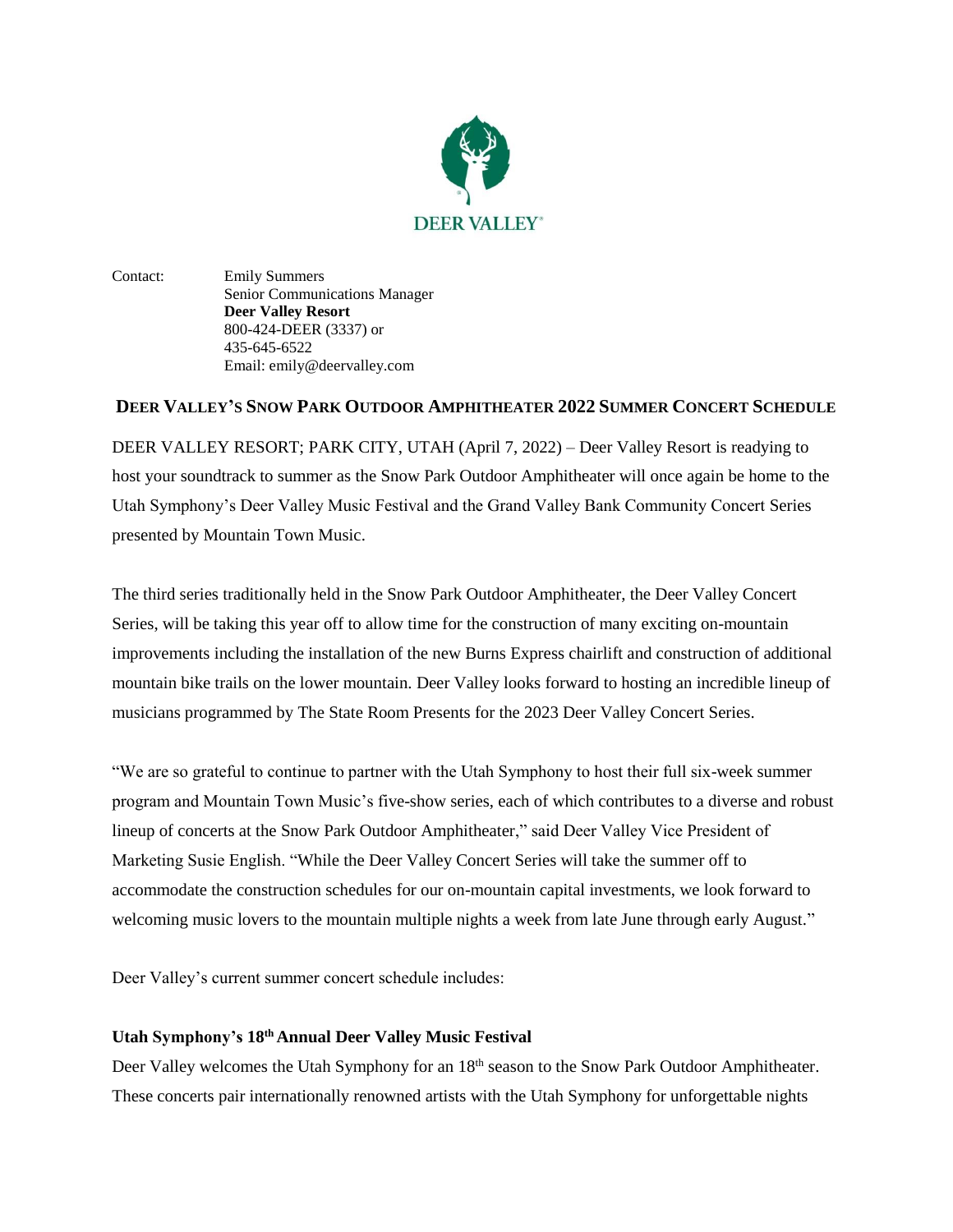under the stars--from classical favorites to Broadway's greatest hits, to rock and jazz bands. Individual tickets are now on sale at deervalleymusicfestival.org.

7/1: Stewart Copeland: Police Deranged for Orchestra 7/2: Utah Symphony's Patriotic Pops with LaKisha Jones 7/8: Disney in Concert: Magical Music from the Movies 7/9: The Hot Sardines featuring Nellie McKay with the Utah Symphony 7/15: Bravo Broadway: Masters of Musical Theater 7/16: ARRIVAL from Sweden: The Music of Abba 7/22: The Music of John Williams 7/23: Boyz II Men with the Utah Symphony 7/29: Symphonic Showstoppers! 7/30: Guster with the Utah Symphony 8/5: Aretha: A Tribute with the Utah Symphony 8/6: Kristin Chenoweth with the Utah Symphony

## **Grand Valley Bank Community Concert Series**

Presented by Mountain Town Music, the Grand Valley Bank Community Concert Series will feature free Wednesday night shows from 5:30 to 8:30 p.m. for Summit County locals and visitors. Gates open at 4:30 p.m. and no tickets will be distributed. Guests are encouraged to bring their own picnic basket and blanket to enjoy some mid-week tunes. For more information, please visit mountaintownmusic.org.

June 22: Latino Arts Festival - Rumba Libre with Samba Fogo June 29: Talia Keys & The Love with Freida & The Feel Goodz July 6: Dr. Bob with The Pour July 13: Sofia Dion with the Wyld July 20: An Evening with AIKO

Photos of concerts in the Snow Park Outdoor Amphitheater can be downloaded here: <https://assets.alterramtnco.com/c/gnwlox5r>

For more information about the Snow Park Outdoor Amphitheater and summer concerts, visit the resort's website at deervalley.com, or contact resort Senior Communications Manager Emily Summers esummers@deervalley.com or 435-645-6522.